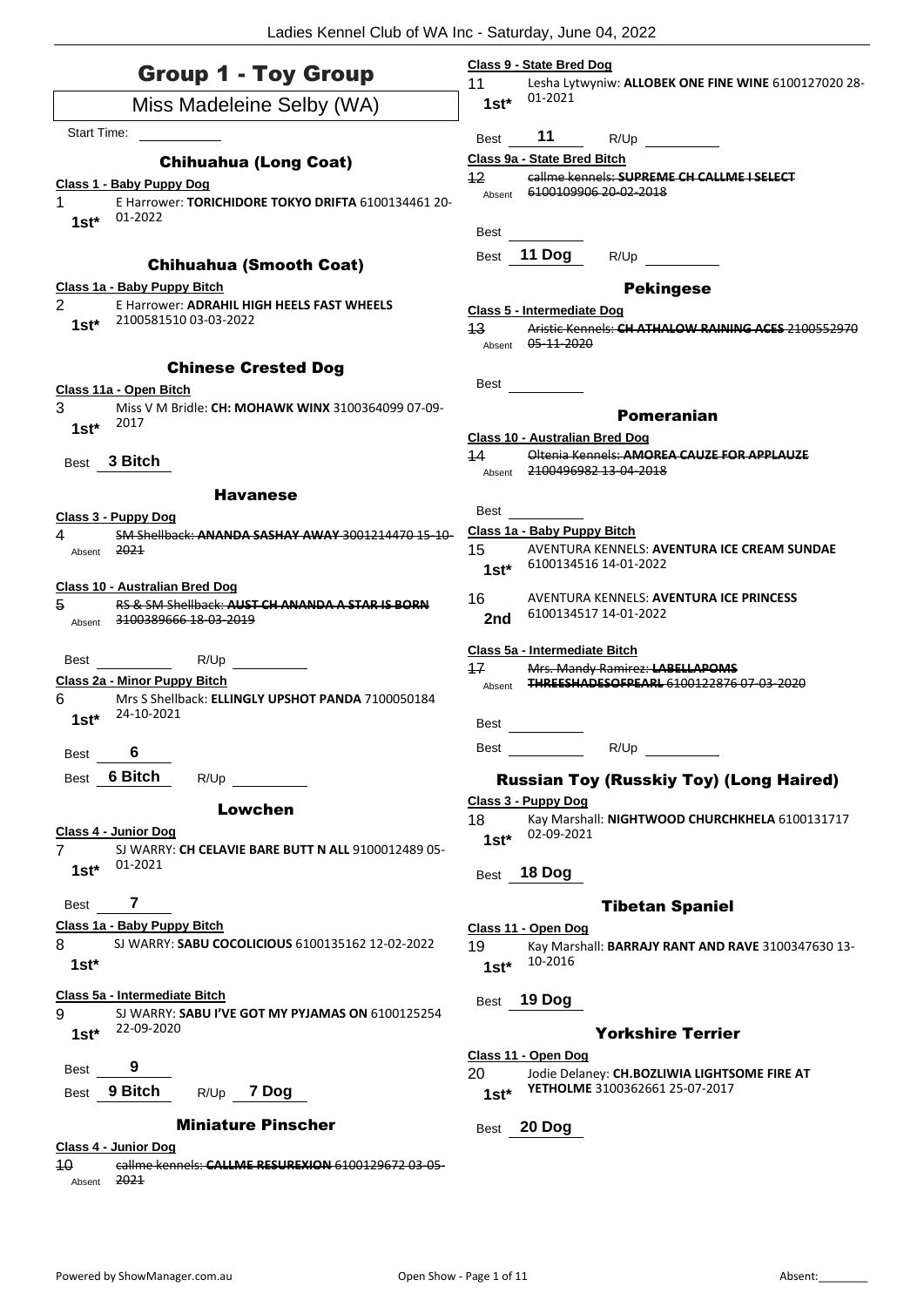## Group 1 - Specials

| <b>Best</b>      | 9  | Lowchen                                |
|------------------|----|----------------------------------------|
| $P$ ts: $\Omega$ |    | SJ WARRY: Sabu I've Got My Pyjamas On  |
| R/Up             | 7  | Lowchen                                |
| Pts: 0           |    | SJ WARRY: Ch Celavie Bare Butt N All   |
|                  |    |                                        |
| <b>Baby</b>      | 8  | Lowchen                                |
|                  |    | SJ WARRY: Sabu Cocolicious             |
| Minor            | 6  | <b>Havanese</b>                        |
|                  |    | Mrs S Shellback: Ellingly Upshot Panda |
|                  |    | Russian Toy (Russkiy Toy) (Long        |
| <b>Puppy</b>     | 18 | Haired)                                |
|                  |    | Kay Marshall: Nightwood Churchkhela    |
| Junior           | 7  | Lowchen                                |
|                  |    | SJ WARRY: Ch Celavie Bare Butt N All   |
| <b>Inter</b>     | 9  | Lowchen                                |
|                  |    | SJ WARRY: Sabu I've Got My Pyjamas On  |
| <b>State Br</b>  | 11 | <b>Miniature Pinscher</b>              |
|                  |    | Lesha Lytwyniw: Allobek one fine wine  |
| Aus Br           |    |                                        |
|                  |    |                                        |
|                  |    |                                        |
| Open             | 3  | <b>Chinese Crested Dog</b>             |
|                  |    | Miss V M Bridle: Ch: Mohawk Winx       |
|                  |    |                                        |
| Finish           |    | Absent<br>7                            |
|                  |    |                                        |

# Group 2 - Terrier Group

Mrs Delia Wells (WA)

Start Time:

### American Staffordshire Terrier

|             | Class 5 - Intermediate Dog                               |
|-------------|----------------------------------------------------------|
| 21          | Mr SV & Mrs M Green: <b>IROQ SOMETHING TO TALK ABOUT</b> |
| $1st*$      | 6100125715 29-10-2020                                    |
|             | Class 11 - Open Dog                                      |
| 22          | Mr SV & Mrs M Green: CH IROQ CODE OF HONOUR              |
| Absent      | 6100112974 07 09 2018                                    |
|             |                                                          |
| <b>Best</b> | - 21<br>R/Up                                             |
|             | Class 9a - State Bred Bitch                              |
| 23          | Mr SV & Mrs M Green: IROQ MAGIC HAPPENS 6100125332       |
| Absent      | 10-10-2020                                               |
|             |                                                          |
|             | Class 10a - Australian Bred Bitch                        |
| ົາ          | <b>AACOLO AACAA Croope CU IDOO AAICC INIDEDENIDENICE</b> |

24 Mr SV & Mrs M Green: **CH IROQ MISS INDEPENDENCE** 6100105958 04-07-2017 **1st\***

| Best | 24          | R/Up |               |
|------|-------------|------|---------------|
|      | Best 21 Dog |      | R/Up 24 Bitch |

### Bull Terrier

**Class 1 - Baby Puppy Dog**

25 Mrs Leanne Taylor: **STAUNCHBULL TAYLOR MADE (AI)** 6100135151 07-02-2022 **1st**

|    |                 | Class 1a - Baby Puppy Bitch              |      |                             |                                                          |
|----|-----------------|------------------------------------------|------|-----------------------------|----------------------------------------------------------|
|    | 26.<br>$1st^*$  | 6100133699 07-12-2021                    |      |                             | Pamela Craige: HONHAZSTA WHITE NILE GOLD                 |
|    |                 | Class 2a - Minor Puppy Bitch             |      |                             |                                                          |
|    | 27              | Absent 09 10 2021                        |      |                             | Natasha Eremin: BULLARMINE LIL BANDITA 6100132496        |
|    |                 | Class 5a - Intermediate Bitch            |      |                             | Mrs Leanne Taylor: HONHAZSTA MY PRECIOUS AT              |
|    | 28 -<br>Absent  | <b>STAUNCHBULL 6100126168 19 10 2020</b> |      |                             |                                                          |
|    |                 | Class 10a - Australian Bred Bitch        |      |                             |                                                          |
|    | 29 -            |                                          |      |                             | Mrs Leanne Taylor: STAUNCHBULL CALIFORNIA GIRL (AI)      |
|    | $1st^*$         | 6100116618 03-05-2019                    |      |                             |                                                          |
|    |                 | Best 29 Bitch                            | R/Up |                             |                                                          |
|    |                 |                                          |      | <b>Fox Terrier (Smooth)</b> |                                                          |
|    |                 | Class 3 - Puppy Dog                      |      |                             |                                                          |
|    | 30 -<br>$1st^*$ | 2021                                     |      |                             | S. Friday: MIROLINDA BIG FREEZE (AI) 6100130711 06-06-   |
|    | Best            | 30 Dog                                   |      |                             |                                                          |
|    |                 |                                          |      | Scottish Terrier            |                                                          |
|    |                 | <b>Class 2a - Minor Puppy Bitch</b>      |      |                             |                                                          |
|    | 31 -<br>$1st^*$ | 21-09-2021                               |      |                             | M Appleyard: CALANCLAN LADY ROTHESAY 5100127930          |
|    |                 | Best 31 Bitch                            |      |                             |                                                          |
|    |                 |                                          |      |                             | <b>Soft Coated Wheaten Terrier</b>                       |
|    |                 | <u> Class 10 - Australian Bred Doq</u>   |      |                             |                                                          |
|    | 32<br>1st*      | 3100416627 06-09-2020                    |      |                             | D SUE: AUST CH. SHANECA DADZ MASTER PLAN                 |
|    | Best            | 32 Dog                                   |      |                             |                                                          |
| л  |                 |                                          |      | Staffordshire Bull Terrier  |                                                          |
|    |                 | Class 4 - Junior Dog                     |      |                             |                                                          |
|    | 33              |                                          |      |                             | Sandy Graham: AVONCREST NONCONFORMIST                    |
|    | $1st*$          | 6100130826 14-07-2021                    |      |                             |                                                          |
|    |                 | Class 5 - Intermediate Dog               |      |                             |                                                          |
|    | 34              |                                          |      |                             | Mrs C Allen: BULLITPROOF THE UNDERTAKER 6100125644       |
|    | $1st^*$         | 23-10-2020                               |      |                             |                                                          |
| 32 | Best            | 34                                       | R/Up | 33                          |                                                          |
|    |                 | Class 2a - Minor Puppy Bitch             |      |                             |                                                          |
|    | 35              |                                          |      |                             | Mrs C Allen: <b>BULLITPROOF MISS DA MEANA</b> 6100131877 |
|    | $1st*$          | 21-09-2021                               |      |                             |                                                          |
|    | <b>Best</b>     | 35                                       |      |                             |                                                          |

Best **34 Dog** R/Up **35 Bitch**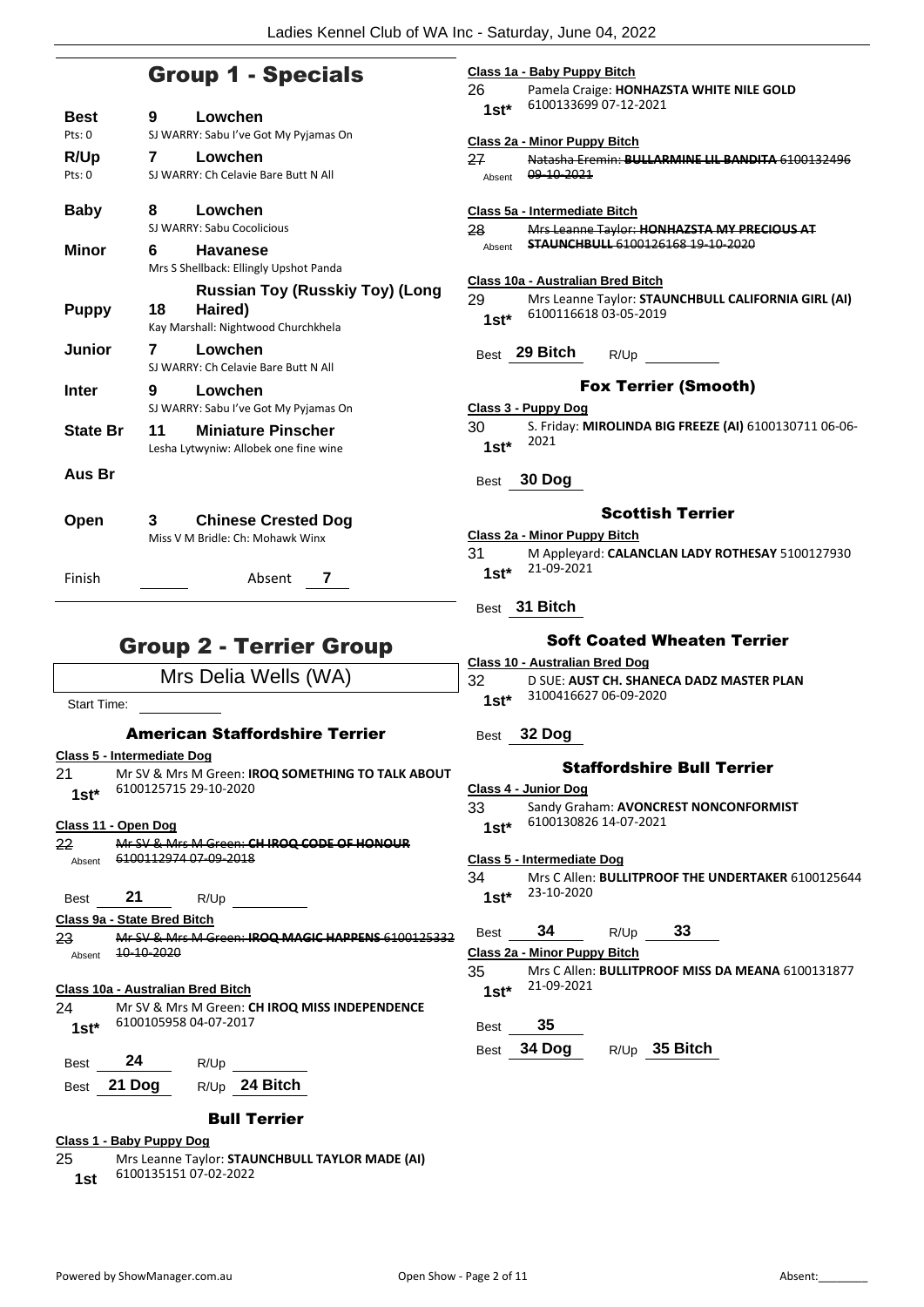### Group 2 - Specials

| Best<br>Pts: 0  | <b>Soft Coated Wheaten Terrier</b><br>32<br>D SUE: AUST CH. SHANECA DADZ MASTER PLAN             |
|-----------------|--------------------------------------------------------------------------------------------------|
| R/Up<br>Pts: 0  | <b>American Staffordshire Terrier</b><br>21<br>Mr SV & Mrs M Green: Iroq Something To Talk About |
| <b>Baby</b>     | <b>Bull Terrier</b><br>26<br>Pamela Craige: Honhazsta White Nile Gold                            |
| Minor           | <b>Staffordshire Bull Terrier</b><br>35<br>Mrs C Allen: Bullitproof Miss Da Meana                |
| <b>Puppy</b>    | 30<br><b>Fox Terrier (Smooth)</b><br>S. Friday: Mirolinda Big Freeze (AI)                        |
| Junior          | <b>Staffordshire Bull Terrier</b><br>33<br>Sandy Graham: Avoncrest Nonconformist                 |
| Inter           | <b>American Staffordshire Terrier</b><br>21<br>Mr SV & Mrs M Green: Irog Something To Talk About |
| <b>State Br</b> |                                                                                                  |
| Aus Br          | <b>Soft Coated Wheaten Terrier</b><br>32<br>D SUE: AUST CH. SHANECA DADZ MASTER PLAN             |
| Open            |                                                                                                  |
| Finish          | Absent<br>4                                                                                      |
|                 | <b>Group 3 - Gundog Group</b>                                                                    |

Mrs Penny Kelly (WA)

Start Time:

### Cocker Spaniel

### **Class 10 - Australian Bred Dog**

- 36 Mrs J Maunder: **CH WATERVAAL JUST IN TIME** 4100313006 28-09-2018 **1st\***
- **Class 11 - Open Dog**
- 37 Mrs M Riley & Mr H Dunstan: **CH IRISHCLAN EMPIRES SUN** 2100504634 20-07-2018 **1st**

Best **36** R/Up **37**

**Class 2a - Minor Puppy Bitch**

- 38 M. Riley & H. Dunstan: **WAWAGSTAR AMETHEST GRACE 2nd** 6100133342 24-11-2021
- 39 Mrs M Riley & Mr H Dunstan: **WAWAGSTAR TOPAZ GRACE** 6100133340 24-11-2021 **1st\***

**Class 4a - Junior Bitch**

| 40     | M & C Trinder: ADELDOORN UNCONDITIONAL LOVE |
|--------|---------------------------------------------|
| Absent | <del>2100563228 24 04 2021</del>            |

### **Class 10a - Australian Bred Bitch**

41 Mrs JL and Miss SL Sewell: **AUST. CH. BIFIELD KEEPSAKE AT REGENCYBLUE (AI)** 4100304901 13-03-2018 **1st**

### **Class 11a - Open Bitch**

42 Mrs J. Ross: **CH. KIRKMOOR BY CANDLELIGHT** 6100118066 10-06-2019 **1st\***

| 43  | Mrs Jody Maunder: CH SANDTOYS SWEET INDULGENCE |
|-----|------------------------------------------------|
| 2nd | 2100526748 28-08-2019                          |

| <b>Best</b> | 42            | R/Up | 41              |
|-------------|---------------|------|-----------------|
|             | Best $36$ Dog |      | $R/Up$ 42 Bitch |

### English Springer Spaniel

|               |                                       |           | <b>English Springer Spaniel</b>   |                                                       |
|---------------|---------------------------------------|-----------|-----------------------------------|-------------------------------------------------------|
|               | Class 4 - Junior Dog                  |           |                                   |                                                       |
| 44            |                                       |           |                                   | Mrs L & Mr W Loftus: MAKETAWA IM YOUR MAN             |
|               | 1st* 3100427728 13-01-2021            |           |                                   |                                                       |
|               |                                       |           |                                   |                                                       |
|               | <b>Class 10 - Australian Bred Dog</b> |           |                                   |                                                       |
| 45 —          |                                       |           |                                   | C Curtis & D Nicholson: WYTCHER ANGEL EYES 6100119988 |
| $1st^*$       | 01-11-2019                            |           |                                   |                                                       |
|               |                                       |           |                                   |                                                       |
| <b>Best</b>   | $44$ R/Up                             |           | 45                                |                                                       |
|               | Class 4a - Junior Bitch               |           |                                   |                                                       |
|               |                                       |           |                                   | 46 MRS G WILSON: BRIABRAE MOON OVER ALDERAAN          |
|               | Absent 6100129583 09-04-2021          |           |                                   |                                                       |
|               |                                       |           |                                   |                                                       |
|               | Class 5a - Intermediate Bitch         |           |                                   |                                                       |
| 47            |                                       |           |                                   | C Curtis & D Nicholson: CH. WYTCHER DANCING QUEEN     |
| $1st^*$       | 6100119991 01-11-2019                 |           |                                   |                                                       |
|               |                                       |           |                                   |                                                       |
|               | Class 9a - State Bred Bitch           |           |                                   |                                                       |
| 48 —          |                                       |           |                                   | Mrs L & Mr W Loftus: AUST CH OLBAH DUCHESS OF THE     |
| $1st^*$       | DUNES 6100121704 08-03-2020           |           |                                   |                                                       |
|               |                                       |           |                                   |                                                       |
|               | Class 11a - Open Bitch                |           |                                   |                                                       |
| 49            |                                       |           |                                   | C Curtis & D Nicholson: CH. BARECHO B WITCHED (IMP    |
|               | 1st* SWE) SE47518/2017 15-08-2017     |           |                                   |                                                       |
|               |                                       |           |                                   |                                                       |
| Best          | 47                                    |           | $R/Up$ 48                         |                                                       |
|               |                                       |           |                                   |                                                       |
|               |                                       |           |                                   |                                                       |
|               |                                       |           | Best 47 Bitch R/Up 48 Bitch       |                                                       |
|               |                                       |           |                                   |                                                       |
|               |                                       |           | <b>German Shorthaired Pointer</b> |                                                       |
|               | <u> Class 3 - Puppy Dog</u>           |           |                                   |                                                       |
|               |                                       |           |                                   | 50 DR G & MRS S KOUTSANTONIS: DURERS ORPHEUS          |
| $1st^*$       | 6100131433 18-08-2021                 |           |                                   |                                                       |
|               |                                       |           |                                   |                                                       |
|               | Class 11 - Open Dog                   |           |                                   |                                                       |
| 51 —          |                                       |           |                                   | DR G & MRS S KOUTSANTONIS: CH SEVOIER TAG YOUR IT     |
| $1st^*$       | AT DURERS 5100109715 16-12-2018       |           |                                   |                                                       |
|               |                                       |           |                                   |                                                       |
| Best          | 51                                    | R/Up      | 50                                |                                                       |
|               | Class 4a - Junior Bitch               |           |                                   |                                                       |
|               |                                       |           |                                   | DR G & MRS S KOUTSANTONIS: DURERS ANGELS PLAYING      |
| 52            | 6100131434 18-08-2021                 |           |                                   |                                                       |
| $1st^*$       |                                       |           |                                   |                                                       |
|               | Class 11a - Open Bitch                |           |                                   |                                                       |
| 53            |                                       |           |                                   | DR G & MRS S KOUTSANTONIS: CH DURERS ANGEL FAIR       |
|               | 6100117045 21-05-2019                 |           |                                   |                                                       |
| 1st           |                                       |           |                                   |                                                       |
|               |                                       |           |                                   |                                                       |
| Best          | 53                                    | $R/Up$ 52 |                                   |                                                       |
|               | Best 51 Dog                           |           | R/Up 50 Dog                       |                                                       |
|               |                                       |           |                                   |                                                       |
|               |                                       |           | <b>Golden Retriever</b>           |                                                       |
|               | Class 5 - Intermediate Dog            |           |                                   |                                                       |
| 54<br>$1st^*$ | 6100124683 18-08-2020                 |           |                                   | Dr Carla O'Donnell: ANEIRABY LAUGH IT UP FUZZBALL     |

### 55 J Crawford: **THORNYWAIT RAPHAEL (IMP UK)** AX00240505 22-12-2019 **2nd**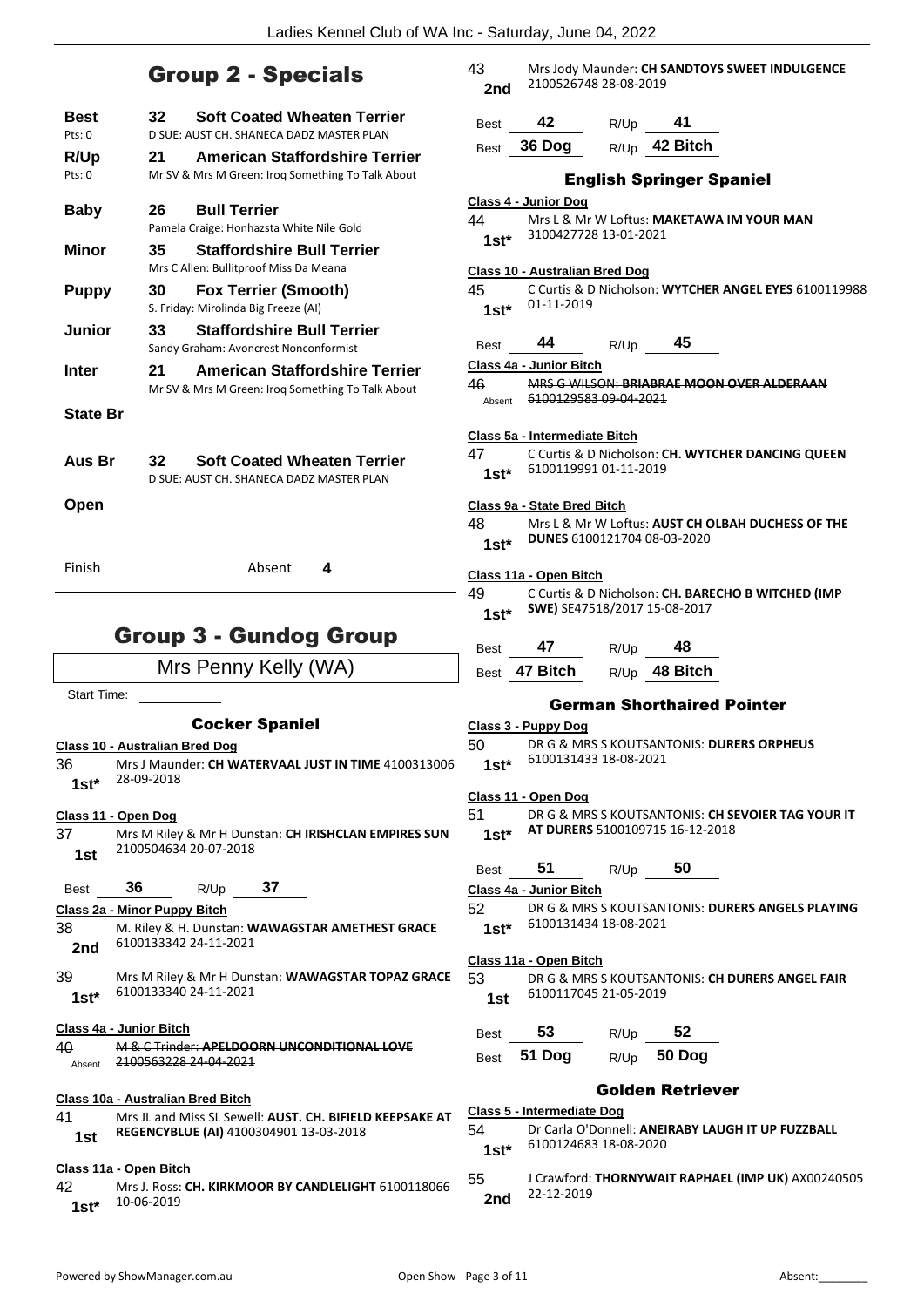| 56<br>$1st^*$  | Class 10 - Australian Bred Dog<br>Peter F Andrew: AUSTRALIAN CHAMPION BLUEBREEZE<br>BEHIND THE LEGEND 2100501297 11-07-2018 |                    |
|----------------|-----------------------------------------------------------------------------------------------------------------------------|--------------------|
| 57 -           | Class 11 - Open Dog<br>Mrs J Maidens: KERRIEN WICKET KEEPER AT04250601 10-                                                  | Best<br>Pts: 0     |
| 1st $^{\star}$ | 11-2016                                                                                                                     | R/Up<br>Pts: 0     |
| Best           | 54 R/Up 56                                                                                                                  |                    |
|                | Class 1a - Baby Puppy Bitch                                                                                                 | <b>Baby</b>        |
| 58<br>2nd      | C Browne & V Browne & D Turner: AMBERMIST WALKING<br>ON SUNSHINE 6100135038 27-02-2022                                      | Mino               |
| 59<br>$1st^*$  | Peter F Andrew: BLUEBREEZE CARPE DIEM 2100576494 08-<br>12-2021                                                             | Pupp               |
|                | Class 9a - State Bred Bitch                                                                                                 | Junio              |
| 60.            | Dr Carla O'Donnell: ANEIRABY EE CHEE WA MAA                                                                                 |                    |
| 1st*           | 6100124682 18-08-2020                                                                                                       | Inter              |
| Best           | 60                                                                                                                          | <b>State</b>       |
|                | Best 60 Bitch<br>R/Up 54 Dog                                                                                                |                    |
|                | <b>Pointer</b>                                                                                                              | Aus                |
|                | <b>Class 2 - Minor Puppy Dog</b>                                                                                            |                    |
| 61             | J & Mrs J Ridgewell: ATSIRA GRANTS TANGELO (AI)                                                                             | Oper               |
| $1st^*$        | 6100132525 19-10-2021                                                                                                       |                    |
|                | Class 3 - Puppy Dog                                                                                                         |                    |
| 62             | J & Mrs J Ridgewell: ATSIRA GRANTS LEGACY (AI)                                                                              | Finish             |
| Absent         | 6100132528 19-10-2021                                                                                                       |                    |
| Best           | 61<br>R/Up                                                                                                                  |                    |
|                | Class 3a - Puppy Bitch                                                                                                      |                    |
| 63             | J & Mrs J Ridgewell: ATSIRA GRANTS LADY LIVVY (AI)<br>Absent 6100132524 19-10-2021                                          |                    |
|                |                                                                                                                             | Start <sup>-</sup> |
| Best           |                                                                                                                             |                    |

Best **61 Dog** R/Up

# Group 3 - Specials

| Best<br>Pts: 0  | 51<br>Durers | <b>German Shorthaired Pointer</b><br>DR G & MRS S KOUTSANTONIS: CH Sevoier Tag Your It At |
|-----------------|--------------|-------------------------------------------------------------------------------------------|
| R/Up            | 61           | <b>Pointer</b>                                                                            |
| Pts: 0          |              | J & Mrs J Ridgewell: Atsira Grants Tangelo (AI)                                           |
| Baby            | 59           | Golden Retriever                                                                          |
|                 |              | Peter F Andrew: Bluebreeze Carpe Diem                                                     |
| Minor           | 61           | <b>Pointer</b>                                                                            |
|                 |              | J & Mrs J Ridgewell: Atsira Grants Tangelo (AI)                                           |
| Puppy           | 50           | <b>German Shorthaired Pointer</b><br>DR G & MRS S KOUTSANTONIS: DURERS ORPHEUS            |
| Junior          | 44           | <b>English Springer Spaniel</b><br>Mrs L & Mr W Loftus: Maketawa Im Your Man              |
| Inter           | 47           | <b>English Springer Spaniel</b><br>C Curtis & D Nicholson: CH. Wytcher Dancing Queen      |
| <b>State Br</b> | 60           | Golden Retriever<br>Dr Carla O'Donnell: Aneiraby Ee Chee Wa Maa                           |
| Aus Br          | 36           | <b>Cocker Spaniel</b><br>Mrs J Maunder: CH Watervaal Just In Time                         |
| Open            | 51<br>Durers | <b>German Shorthaired Pointer</b><br>DR G & MRS S KOUTSANTONIS: CH Sevoier Tag Your It At |

Absent 4

### Group 4 - Hound Group

Miss Natasha Ryan (WA)

Time:

### Afghan Hound

**Class 2 - Minor Puppy Dog**

64 P & RM Bacich: **AVIVA VAMPIRE TETRA (AI)** 2100578054 19-11-2021 **1st\***

Best **64 Dog**

### Basenji

**Class 10 - Australian Bred Dog**

65 Mrs L. Cooper: **CH. EURABBIE KATOS** 2100453537 01-06- Absent

Best

### **Class 3a - Puppy Bitch**

66 Ms N Maassen: **ZANDEENA U CAN'T SAY NO TO ME** Absent 2100571113 25-07-2021

### **Class 5a - Intermediate Bitch**

67 Mrs L. Cooper: **REMWIN SOLATAIRE** 2100540166 12-05- Absent 2020

Best R/Up

Best R/Up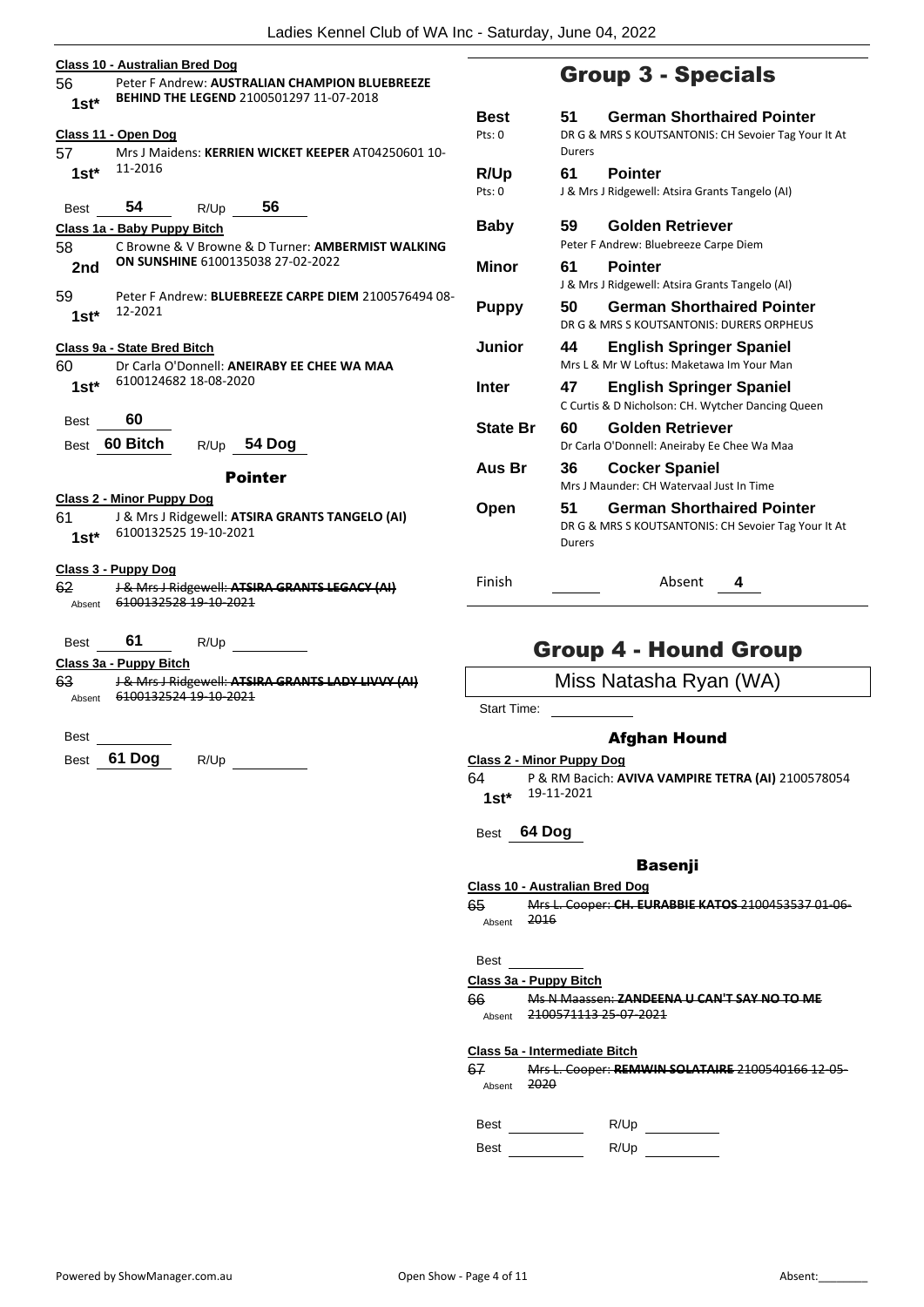### Greyhound

|             |                                                               | 81           |
|-------------|---------------------------------------------------------------|--------------|
|             | Class 1 - Baby Puppy Dog                                      |              |
|             | 68 Ms Justine Boreham: KANATI STORM MAGIC (AI)                | 1            |
| $1st^*$     | 3100447318 29-01-2022                                         | 82           |
|             |                                                               | A            |
|             | <b>Irish Wolfhound</b>                                        |              |
|             |                                                               | Clas         |
|             | Class 5a - Intermediate Bitch                                 | 83           |
|             | 69 S. Runciman: CUMOCROI AUTUMN OF KENZIE (AI)                | 1            |
|             | 1st* 6100125286 20-09-2020                                    |              |
|             |                                                               | Be           |
|             | Best 69 Bitch                                                 |              |
|             |                                                               | Be           |
|             | <b>Pharaoh Hound</b>                                          |              |
|             | Class 2a - Minor Puppy Bitch                                  |              |
| 70.         | Alison Chapman: STARBLUSH HAZEY PROSPERPINA                   |              |
|             | Absent 3100439405 16-10-2021                                  |              |
|             |                                                               | B)           |
|             |                                                               | Pts          |
|             |                                                               | R/           |
|             | <b>Rhodesian Ridgeback</b>                                    | Pts          |
|             | Class 3 - Puppy Dog                                           |              |
|             | 71 STaylor: CHILOLO BM GOLD RUSH 4100358766 14-07-2021        | Βa           |
| Absent      |                                                               |              |
|             |                                                               | м            |
| <b>Best</b> |                                                               |              |
|             | Class 3a - Puppy Bitch                                        |              |
|             | 72 SJ Taylor: SANTASI TWILIGHT PRINCESS 6100131635 21-        | Ρι           |
|             | Absent 06-2021                                                |              |
|             |                                                               | Jι           |
| Best        |                                                               |              |
|             |                                                               |              |
| <b>Best</b> | R/Up                                                          | In           |
|             |                                                               |              |
|             |                                                               |              |
|             | <b>Whippet</b>                                                | St           |
|             | Class 1 - Baby Puppy Dog                                      |              |
| 73 —        | Ann Robert: ARBEE COONAWARRA 6100134679 04-02-                | Αι           |
| 3rd         | 2022                                                          |              |
|             |                                                               |              |
| 74          | Ann Robert: ARBEE GRANGE 6100134678 04-02-2022                | $\mathbf{O}$ |
| 2nd         |                                                               |              |
| 75          | Miss T J Riley: HARROWAY LET THE GAME BEGIN                   |              |
|             | 6100133636 09-12-2021                                         | Fir          |
| $1st*$      |                                                               |              |
|             | Class 3 - Puppy Dog                                           |              |
| 76          | Louise Alliss: ANINBRAE JUPITERS JEDI 6100132876 17 10        |              |
| Absent      | 2021                                                          |              |
|             |                                                               |              |
|             | <u>Class 9 - State Bred Dog</u>                               |              |
| 77          | Mrs A Ferguson: ANINBRAE STRUTS LIKE A BOSS                   | St           |
| 1st*        | 6100114811 08-12-2018                                         |              |
|             |                                                               |              |
|             | <u>Class 11 - Open Dog</u>                                    | <u>Clas</u>  |
| 78          | Ms Pamela Campbell: CH HARROWAY NIGHT AND DAY                 | 84           |
| 1st*        | 6100115102 23-12-2018                                         | A            |
|             |                                                               |              |
| Best        | 78<br>77<br>R/Up                                              | Be           |
|             | Class 1a - Baby Puppy Bitch                                   |              |
| 79          | Ann Robert: ARBEE ADELIADE 6100134673 04-02-2022              |              |
|             |                                                               | <b>Clas</b>  |
| 2nd         |                                                               | 85           |
| 80          | Ms Pamela Campbell: HARROWAY SUBLIME 6100133634<br>09-12-2021 | 1            |

#### **Class 2a - Minor Puppy Bitch**

81 Jo Kramer: **ARJAI HEART OF GLASS** 6100133011 03-11-2021 **1st\***

82 Mrs D & Mr C Reynolds: **ANINBRAE TATOOINES GALAXY** Absent 6100132873 17 10 2021

### **Class 4a - Junior Bitch**

83 Mrs A Ferguson: **ANINBRAE DIVINE CALAMITY** 6100128949 21-03-2021 **1st\***

| Best | 81          | R/Up | 83              |
|------|-------------|------|-----------------|
|      | Best 78 Dog |      | $R/Up$ 81 Bitch |

### Group 4 - Specials

| Best<br>Pts: 0  | 78. | Whippet<br>Ms Pamela Campbell: Ch Harroway Night And Day       |
|-----------------|-----|----------------------------------------------------------------|
| R/Up<br>Pts: 0  | 81  | Whippet<br>Jo Kramer: Arjai Heart of Glass                     |
| <b>Baby</b>     | 75  | <b>Whippet</b><br>Miss T J Riley: HARROWAY LET THE GAME BEGIN  |
| Minor           | 81  | <b>Whippet</b><br>Jo Kramer: Arjai Heart of Glass              |
| <b>Puppy</b>    |     |                                                                |
| Junior          | 83  | Whippet<br>Mrs A Ferguson: Aninbrae Divine Calamity            |
| Inter           | 69  | Irish Wolfhound<br>S. Runciman: Cumocroi Autumn Of Kenzie (AI) |
| <b>State Br</b> | 77  | Whippet<br>Mrs A Ferguson: ANINBRAE STRUTS LIKE A BOSS         |
| Aus Br          |     |                                                                |
| Open            | 78  | Whippet<br>Ms Pamela Campbell: Ch Harroway Night And Day       |
| Finish          |     | Absent<br>8                                                    |

### Group 5 - Working Dog Group

Ms Eva Fekete (WA)

tart Time:

### Australian Cattle Dog

### **Class 4 - Junior Dog**

84 Mrs S.M. Lippiatt: **LANDMASTER MERCY** 5100125444 23 bsent 03-2021

est <u>I</u>

### Australian Kelpie

### **Class 1a - Baby Puppy Bitch**

85 Mrs S Einam: **SANDSPRITE BLOSSOM BEACH** 6100134204 10-01-2022 **1st\***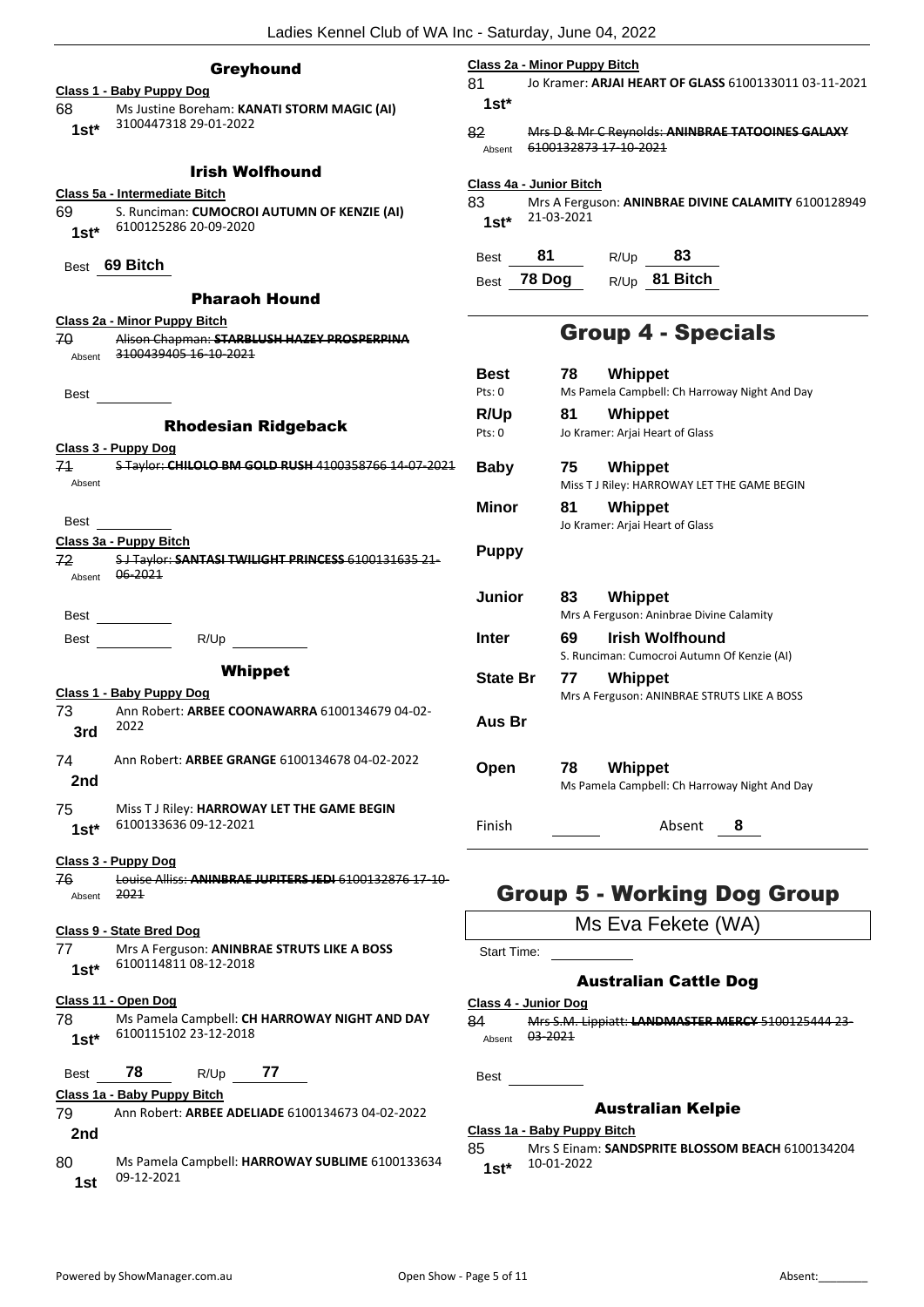### Australian Shepherd

| Class 1 - Baby Puppy Dog                                                    | Best               |
|-----------------------------------------------------------------------------|--------------------|
| Jessica Burren: BURSIRIUS RUMBLY IN MY TUMBLY<br>86                         |                    |
| 6100133876 25-12-2021<br>$1st^*$                                            |                    |
|                                                                             | Class 2            |
| <u>Class 11 - Open Dog</u>                                                  | 97.                |
| 87<br>M Hondema & J Burren: BURSIRIUS CAN U FEEL THE LOVE                   | $1st*$             |
| (AI) 6100123814 25-06-2020<br>Absent                                        |                    |
|                                                                             | Best               |
| Best                                                                        |                    |
| Class 3a - Puppy Bitch                                                      |                    |
| Miss J Burren: BURSIRIUS JUST KEEP SWIMMING RN<br>88 -                      | Class 3            |
| 6100130060 11-06-2021<br>$1st^*$                                            | 98                 |
|                                                                             | Absent             |
| 88<br>Best                                                                  |                    |
| Best 88 Bitch                                                               | Best               |
| R/Up                                                                        |                    |
| <b>Belgian Shepherd Dog (Malinois)</b>                                      | Gc                 |
| Class 10a - Australian Bred Bitch                                           | Class 1            |
| Sofiana Alford: CH MALINWORKX DIZZY 4100308714 04-                          | 99                 |
| 89<br>06-2018                                                               | Absent             |
| $1st^*$                                                                     |                    |
| Best 89 Bitch                                                               |                    |
|                                                                             | Class 1            |
| <b>Border Collie</b>                                                        | 100                |
|                                                                             |                    |
| <u> Class 1 - Baby Puppy Dog</u>                                            | $1st*$             |
| F.D & H.A Hawkins: NOBLESTARZZ DONTPANIC JUSTFIRE<br>6100134055 07-01-2022  |                    |
| $1st^*$                                                                     |                    |
| <b>Class 9 - State Bred Dog</b>                                             | Class 1            |
| Jo Brophy: CH. NOBLESTARZZ DESTINED FOR LOVE<br>91                          | 101 -              |
| Absent 6100106799 28 08 2017                                                | $1st*$             |
|                                                                             |                    |
| Best                                                                        | Best               |
|                                                                             | Class 5            |
| Class 5a - Intermediate Bitch                                               | 102                |
| 92.<br>Jo Brophy: NOBLESTARZZ DEJA BLUE 6100125208 24-09-<br>2020<br>Absent | $1st*$             |
|                                                                             |                    |
|                                                                             | 103                |
| <b>Best</b>                                                                 | Absent             |
| R/Up<br>Best                                                                |                    |
|                                                                             | Best               |
| <b>Bouvier des Flandres</b>                                                 | Best               |
| Class 4a - Junior Bitch                                                     |                    |
| 93<br>Mrs J & Mr M Sach: ESTRIK BIG BOOTEE BIRTHA                           |                    |
| 3100425329 11-02-2021<br>$1st^*$                                            | Class <sub>2</sub> |
|                                                                             | 104                |
| Best 93 Bitch                                                               | Absent             |
|                                                                             |                    |
| <b>Collie (Rough)</b>                                                       | Class 3            |
| <u> Class 3 - Puppy Dog</u>                                                 | 405.               |
| 94<br>Gary Credaro: ARRANBRAE DUSK TILL DAWN 6100133368                     | Absent             |
| 05-11-2021<br>$1st^*$                                                       |                    |
|                                                                             | Best <sub>_</sub>  |
| <u> Class 11 - Open Dog</u>                                                 |                    |
| 95<br>Mrs S Wildman: AUST CH YOUANMI LEAVEAMESAGE                           |                    |
| Absent <b>AFTATHBEEP (AI) 6100118502 27 07 2019</b>                         |                    |
|                                                                             |                    |
|                                                                             |                    |
| - 94<br>Best<br>R/Up                                                        |                    |
| Class 4a - Junior Bitch                                                     |                    |
| <b>MRS W S FANCOTE: BARCOO SHHH ITS YOUKNOW WHO</b><br>96                   |                    |
| Absent 6100130304 24-05-2021                                                |                    |

Best

**94 Dog** R/Up \_\_

### Finnish Lapphund

|  |  | Class 2a - Minor Puppy Bitch |
|--|--|------------------------------|
|  |  |                              |

| 97    | Mrs B & Ms SE Laurin: MIRAWEE STARLIGHT MELODY |
|-------|------------------------------------------------|
| $1c+$ | 6100132294 02-10-2021                          |

### German Shepherd Dog

### **Class 3a - Puppy Bitch**

98 D & C Willis: **GRANDWEST QUEEN KAYLA** 6100130745 12- 07-2021

### erman Shepherd Dog (Long Stock Coat)

### **Class 1a - Baby Puppy Bitch**

99 Mr M Wellock: **BRONBOREO ALL TAT SASS** 6100134386 27- Absent 12-2021

### Norwegian Buhund

- **Class 1a - Baby Puppy Bitch**
- 100 Mrs D. MacDonald: **BLACKCOMBE BIBIANA** 5100129765 13-01-2022 **1st\***

### Shetland Sheepdog

|        | Class 10 - Australian Bred Dog                  |
|--------|-------------------------------------------------|
| 101    | F.D. & H.A. Hawkins: AUST CH LOUANDA HOT SUMMER |
| $1st*$ | NIGHTS 3100381991 20-09-2018                    |

### Best **101**

### **Class 5a - Intermediate Bitch**

- 102 J L Mitchell: **YASDNIL WHISPERS IN THE BREEZE**
- 6100126424 15-11-2020 **1st\***
- 103 Mrs S Wildman & Mrs S & Ms J Van Dinter: **SUNLAND**  Absent **SUMMER WIND** 6100126771 04-12-2020
- 102 R/Up \_
- Best **102 Bitch** R/Up **101 Dog**

### Welsh Corgi (Pembroke)

**Class 2a - Minor Puppy Bitch**

104 Mrs L Evans: **TREHILYN SKYE HI SPARKLES** 6100132010 20- 09-2021

### **Class 3a - Puppy Bitch**

105 S.M.Lippiatt: **WESTEND DOCKERS DARE TO DREAM** 6100131033 19-07-2021

 $R/Up$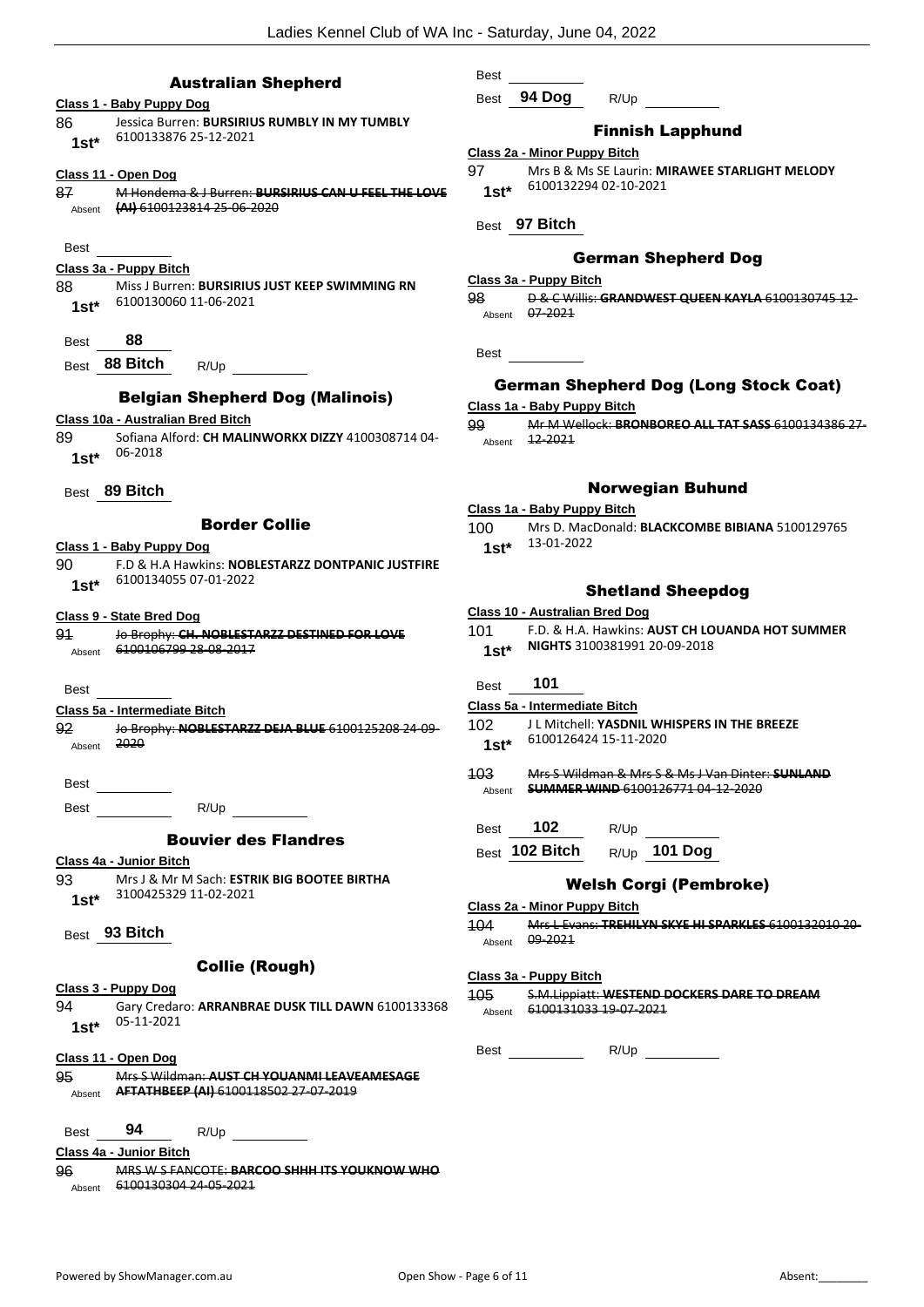### Group 5 - Specials

| Best<br>Pts: 0                    | <b>Australian Shepherd</b><br>88<br>Miss J Burren: Bursirius Just Keep Swimming RN          |
|-----------------------------------|---------------------------------------------------------------------------------------------|
| R/Up<br>Pts: 0                    | <b>Bouvier des Flandres</b><br>93<br>Mrs J & Mr M Sach: Estrik Big Bootee Birtha            |
| <b>Baby</b>                       | 85<br><b>Australian Kelpie</b><br>Mrs S Einam: Sandsprite Blossom Beach                     |
| <b>Minor</b>                      | 97<br><b>Finnish Lapphund</b><br>Mrs B & Ms SE Laurin: Mirawee Starlight Melody             |
| <b>Puppy</b>                      | 88<br><b>Australian Shepherd</b><br>Miss J Burren: Bursirius Just Keep Swimming RN          |
| Junior                            | 93<br><b>Bouvier des Flandres</b><br>Mrs J & Mr M Sach: Estrik Big Bootee Birtha            |
| <b>Inter</b>                      | 102<br><b>Shetland Sheepdog</b><br>J L Mitchell: Yasdnil Whispers In The Breeze             |
| <b>State Br</b>                   |                                                                                             |
| Aus Br                            | 101 -<br><b>Shetland Sheepdog</b><br>F.D. & H.A. Hawkins: Aust Ch Louanda Hot Summer Nights |
| Open                              |                                                                                             |
| Finish                            | Absent<br>11                                                                                |
|                                   | <b>Group 6 - Utility Group</b>                                                              |
|                                   | Mrs Catherine Storrs (WA)                                                                   |
| <b>Start Time:</b>                |                                                                                             |
|                                   | <b>Bernese Mountain Dog</b>                                                                 |
| <u> Class 2 - Minor Puppy Dog</u> |                                                                                             |
| 106                               | Mr D May: SCHALLENBERG WHO U GUNNA CALL (AI) (IN                                            |

#### **Class 2 - Minor Puppy Dog**

106 Mr D May: **SCHALLENBERG WHO U GUNNA CALL (AI) (IMP NZ)** 10080-2021 26-11-2021 **1st\***

#### **Class 4 - Junior Dog**

| 107<br>2nd    | Mr D & Mrs G May & Mrs R Jackson: SENNEN CATCH EM BY<br>SURPRISE 6100129730 28-04-2021 |                                        |     |                                                             |
|---------------|----------------------------------------------------------------------------------------|----------------------------------------|-----|-------------------------------------------------------------|
| 108<br>$1st*$ |                                                                                        | 5100122435 05-01-2021                  |     | R & K Berwick & R Catt: ALPENHUND ZERO TO HERO              |
| <b>Best</b>   | 108                                                                                    | R/Up                                   | 106 |                                                             |
|               | Class 2a - Minor Puppy Bitch                                                           |                                        |     |                                                             |
| 109           |                                                                                        |                                        |     | Miss J Versteeg & Mrs C Hancock: BERNABOUT ITZAKINDA        |
| 2nd           |                                                                                        | MAGIC 6100133467 02-12-2021            |     |                                                             |
| 110           |                                                                                        |                                        |     | Miss Joanne Versteeg & Mrs Cheryl Hancock: <b>BERNABOUT</b> |
| 1st           |                                                                                        | IN THE SPOTLIGHT 6100044517 02-12-2021 |     |                                                             |

| <b>Best</b> | 110          | R/Up | 109            |
|-------------|--------------|------|----------------|
|             | Best 108 Dog |      | $R/Up$ 106 Dog |

### Cane Corso

**Class 2 - Minor Puppy Dog**

111 Karl Edwards: **TERRAVALLEY VADER** 2100579162 04-11- <sup>2021</sup> **1st\***

Best **111**

### **Class 2a - Minor Puppy Bitch**

112 Fiona Blakeney: **REDGLADIATOR MCBELLA** 210011576113  $A<sub>h</sub>$ <sub>Absent</sub>  $12 - 11 - 2021$ 

### **Class 5a - Intermediate Bitch**

113 BELINDA ALLEN: **REDGLADIATOR ISABELLA** 2100547770 23- 08-2020 **1st\***

Best **113** R/Up

Best **113 Bitch** R/Up **111 Dog**

### Neapolitan Mastiff

### **Class 3a - Puppy Bitch**

114 Vivian Veljacich: **TOAWHAIAPU AROHA MANUKA** 09083- Absent 2021 13-08-2021

Best

### Rottweiler

### **Class 4 - Junior Dog**

115 Mrs N S McNamara: **KAURILAND TOP GUN AT BROOKVALE** Absent 054882021 02-04-2021

Best

### **Class 4a - Junior Bitch**

116 Sharon Gossage: **JAMZAABA VZ OPALS N PEARLS (AI)** Absent 6100126746 17 12 2020

### **Class 10a - Australian Bred Bitch**

117 Sharon Gossage: **JAMZAABA VZ NEVERMIND** 6100126104 03-11-2020 **1st\***

Best **117** R/Up \_

Best **117 Bitch** R/Up

### **Schnauzer**

**Class 2 - Minor Puppy Dog** 118 CAROL FILBEY: **DOENITZ ANDREYE VICH (AI)** 3100438943 11-10-2021 **1st\***

#### **Class 4 - Junior Dog**

119 CAROL FILBEY: **ALEMANNISCH CONTE** 4100356548 26-05- <sup>2021</sup> **1st\***

### Best **118** R/Up **119**

### **Class 9a - State Bred Bitch**

120 CAROL FILBEY: **FRUHLING SHES NO ANGEL** 6100111249 01- 04-2018 **1st\***

### Best **120**

Best **120 Bitch** R/Up **118 Dog**

### Schnauzer (Miniature)

**Class 2 - Minor Puppy Dog** 121 Chelsea Jeffries: **EGOIST STORMFRONT SHAZAM I AM** 5100128990 01-11-2021 **1st\***

Best **121 Dog**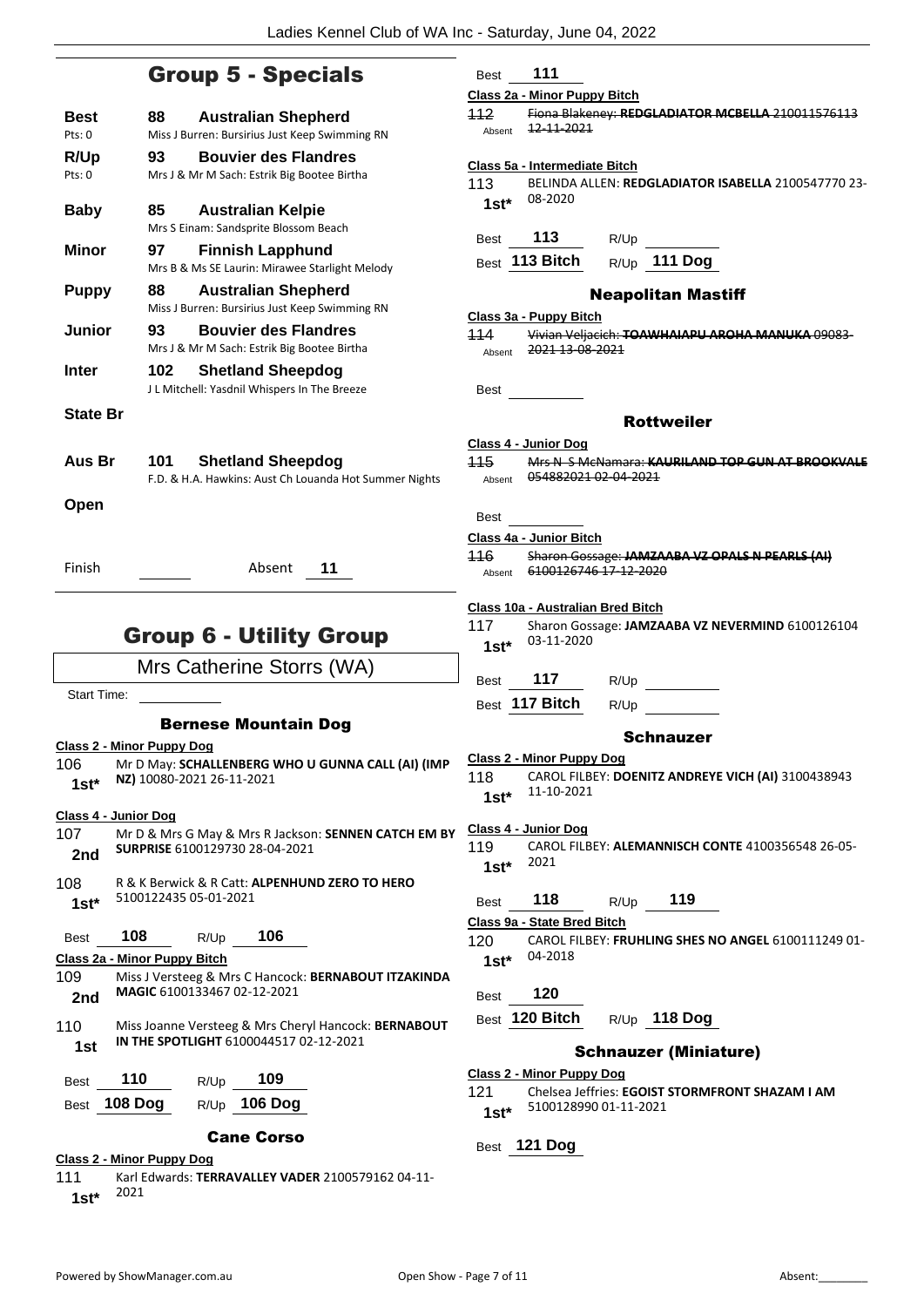|               | <b>Siberian Husky</b>                                                                                                         |                 |                                                      |
|---------------|-------------------------------------------------------------------------------------------------------------------------------|-----------------|------------------------------------------------------|
|               | Class 11 - Open Dog                                                                                                           |                 | Group 6                                              |
| 122<br>$1st*$ | Desiree and Stephen Case: DENCASSTIQUE DANCES<br>WITHWOLVES (AI) 6100126812 01-12-2020                                        | Best<br>Pts: 0  | 117<br>Rotty<br>Sharon Gossage:                      |
| <b>Best</b>   | 122                                                                                                                           | R/Up<br>Pts: 0  | Siber<br>122<br>Desiree and Stepl                    |
| 123           | Class 1a - Baby Puppy Bitch<br>Desiree and Stephen Case: DENCASSTIQUE MY OHANA                                                |                 | <b>WITHWOLVES (AI</b>                                |
| $1st*$        | LEGACY 6100134054 21-12-2021                                                                                                  | <b>Baby</b>     | 123<br>Siber<br>Desiree and Stepl                    |
| 124<br>Absent | <u> Class 9a - State Bred Bitch</u><br>Desiree and Stephen Case: DENCASSTIQUE STANDS WITHA<br>FIST (AI) 6100126811 01 12 2020 | Minor           | 106<br><b>Bern</b><br>Mr D May: Schall               |
| <b>Best</b>   |                                                                                                                               | <b>Puppy</b>    |                                                      |
| <b>Best</b>   | <b>122 Dog</b><br>R/Up                                                                                                        | Junior          | 108<br><b>Bern</b>                                   |
|               | <b>St. Bernard</b><br><b>Class 4 - Junior Dog</b>                                                                             | <b>Inter</b>    | R & K Berwick & F<br>126<br>St. B<br>Mrs V M Kenning |
| 125<br>1st    | MS GEORGIA SMITH: ACCROPOLIS HOWD U LIKE ME NOW<br>6100129529 14-04-2021                                                      | <b>State Br</b> | Schn<br>120<br><b>CAROL FILBEY: Fr</b>               |
| 126           | <b>Class 5 - Intermediate Dog</b><br>Mrs V M Kenning: CHRYSTLEPARK ROAM AROUND WORLD                                          | Aus Br          | 117<br><b>Rotty</b><br>Sharon Gossage:               |
| $1st^*$       | 6100122557 09-04-2020                                                                                                         | Open            | 122<br>Siber<br>Desiree and Stepl                    |
| 127           | Class 10 - Australian Bred Dog<br>Mrs T A PRALL: NYRANDA WAY OUT WEST 6100115477 31-<br>01 2019                               |                 | WITHWOLVES (AI                                       |
| Absent        |                                                                                                                               | Finish          |                                                      |
| <b>Best</b>   | 126<br>125<br>R/Up                                                                                                            |                 |                                                      |
|               | Class 4a - Junior Bitch                                                                                                       |                 |                                                      |
| 128           | MS GEORGIA SMITH: ACCROPOLIS DANCN WITHTHE DEVIL                                                                              |                 | Group 7 - Nor                                        |

# **G** - Specials

| Best                            | <b>Rottweiler</b><br>117                                                                                |  |  |
|---------------------------------|---------------------------------------------------------------------------------------------------------|--|--|
| Pts: 0                          | Sharon Gossage: Jamzaaba VZ Nevermind                                                                   |  |  |
| <b>R/Up</b><br>$P$ ts: $\Omega$ | <b>Siberian Husky</b><br>122<br>Desiree and Stephen Case: Dencasstique DANCES<br><b>WITHWOLVES (AI)</b> |  |  |
| Baby                            | <b>Siberian Husky</b><br>123<br>Desiree and Stephen Case: Dencasstique My Ohana Legacy                  |  |  |
| Minor                           | 106<br><b>Bernese Mountain Dog</b><br>Mr D May: Schallenberg Who U Gunna Call (AI) (Imp NZ)             |  |  |
| Puppy                           |                                                                                                         |  |  |
| Junior                          | 108<br><b>Bernese Mountain Dog</b><br>R & K Berwick & R Catt: Alpenhund Zero To Hero                    |  |  |
| Inter                           | 126<br><b>St. Bernard</b><br>Mrs V M Kenning: Chrystlepark Roam Around World                            |  |  |
| <b>State Br</b>                 | 120<br>Schnauzer<br>CAROL FILBEY: Fruhling Shes No Angel                                                |  |  |
| Aus Br                          | <b>Rottweiler</b><br>117<br>Sharon Gossage: Jamzaaba VZ Nevermind                                       |  |  |
| Open                            | <b>Siberian Husky</b><br>122<br>Desiree and Stephen Case: Dencasstique DANCES<br><b>WITHWOLVES (AI)</b> |  |  |
| Finish                          | Absent<br>6                                                                                             |  |  |

# n-Sporting Group

Ms Vicki White (WA)

Start Time:

### British Bulldog

- **Class 3 - Puppy Dog**
- 129 Kelly Hamilton: **CELTICPRYDE ROBERT THE BRUCE** 6100130040 08-06-2021 **1st\***
- Best **129 Dog**

### Chow Chow

- **Class 1 - Baby Puppy Dog**
- 130 Ms N Rhodes & Sherae Knls: **SHERAE BLACK SPIRIT DRAGON** 6100134532 19-02-2022 **1st\***
- **Class 5 - Intermediate Dog**
- 131 Mrs J A Williams: **SENGE PAWPRINTS OF A LION TO BLUELORD** 3100416672 02-10-2020 **1st\***

Best **131**

### **Class 1a - Baby Puppy Bitch**

- 132 Miss N Rhodes & Sherae Kennels: **SHERAE RED LION IM TAFFY** 6100134540 23-02-2022 **2nd**
- 133 Sherae Knls & Ms N Rhodes: **SHERAE RED DRAGON DANCER** 6100134539 23-02-2022 **1st**

### **Class 3a - Puppy Bitch**

134 SHERAE KNLS & Miss N Rhodes: **SHERAE FUNKY MONKEY ON ICE** 6100130709 22-07-2021 **1st\***

- 6100129530 14-04-2021 **1st\***
- Best **128**
- Best **128 Bitch** R/Up **126 Dog**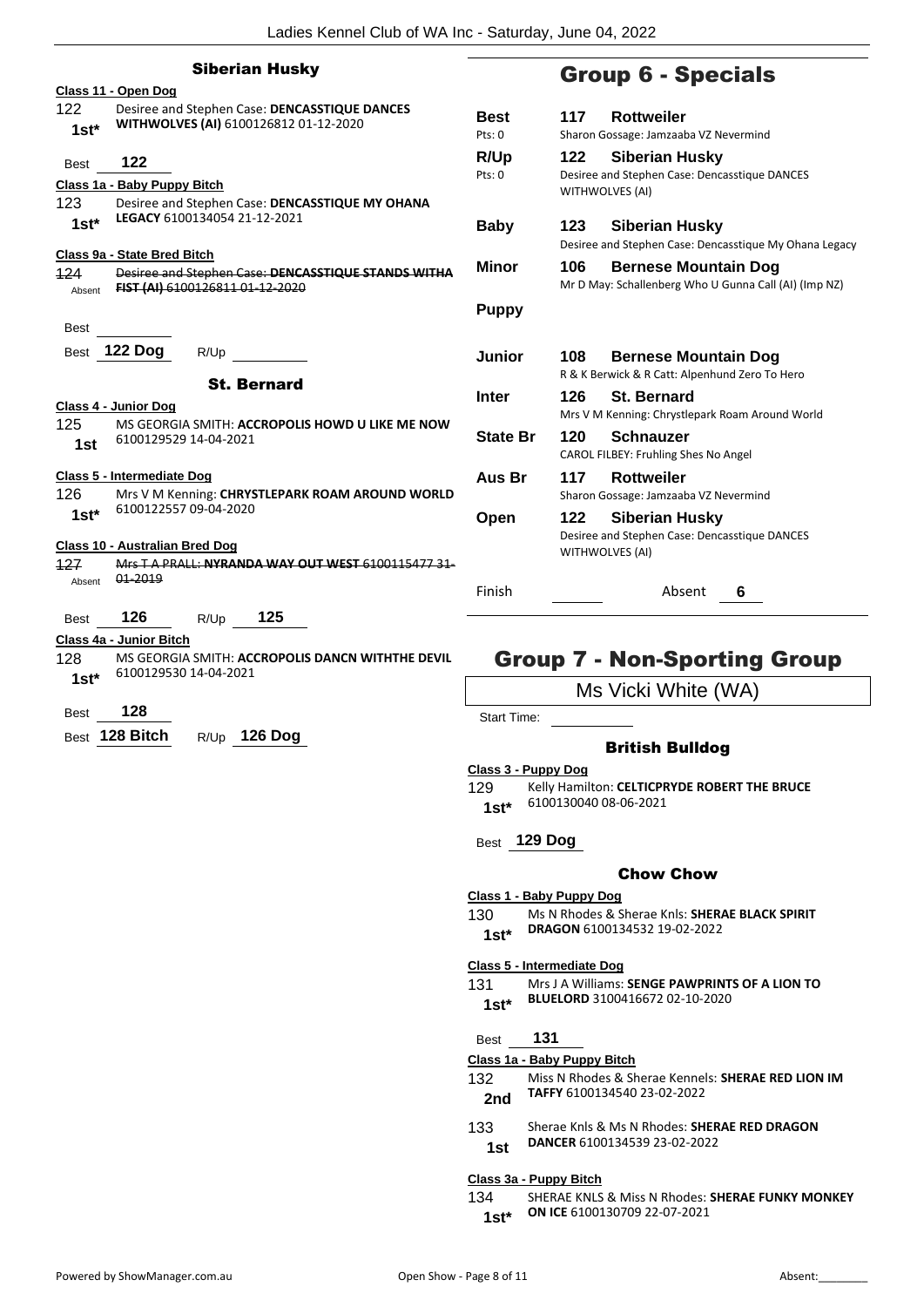| 134<br><b>Best</b>                                                                        | 148<br>Mrs M Wasley: CYMROZ GOLDEN LIGHT 6100122606 23-                                       |
|-------------------------------------------------------------------------------------------|-----------------------------------------------------------------------------------------------|
| 131 Dog<br>R/Up 134 Bitch<br>Best                                                         | 04 2020<br>Absent                                                                             |
| <b>Dalmatian</b>                                                                          | 145<br>146<br>R/Up<br>Best                                                                    |
| Class 1 - Baby Puppy Dog                                                                  | Best 144 Dog<br>R/Up 143 Dog                                                                  |
| 135<br>CANDICE JACKSON: DALHAYVIN REINDEER GAMES                                          |                                                                                               |
| 6100133916 25-12-2021<br>$1st*$                                                           | <b>Japanese Spitz</b><br>Class 5 - Intermediate Dog                                           |
| Class 4a - Junior Bitch                                                                   | 149<br>Mrs N Thornett: AUST CH.DAESDAEMAR GET THE PICTURE                                     |
| 136<br>CANDICE JACKSON: DALHAYVIN MIDNIGHT MELODY (AI)<br>6100129299 30-04-2021<br>$1st*$ | AT TOMIDACHI 2100522016 25-06-2019<br>$1st*$                                                  |
|                                                                                           | 149<br>Best                                                                                   |
| Best 136 Bitch                                                                            | Class 1a - Baby Puppy Bitch                                                                   |
| <b>French Bulldog</b>                                                                     | 150<br>Mrs N Thornett: TOMIDACHI DIAMONDS N PEARLS                                            |
| Class 4 - Junior Dog                                                                      | 6100134233 25-01-2022<br>$1st*$                                                               |
| 137<br>Karen Herriott Partridge: GALERIE MR WHISKY 6100127349                             | Class 9a - State Bred Bitch                                                                   |
| 27-12-2020<br>$1st*$                                                                      | 151<br>Mrs N Thornett: AUST CHTOMIDACHI MYSTICAL PURSUIT<br>6100114029 27-11-2018<br>$1st*$   |
| Class 10 - Australian Bred Dog                                                            |                                                                                               |
| 138<br>Ms C Owens: CH YVEAFRENCHIE A KIND OF MAGIC                                        | 151<br>Best                                                                                   |
| 6100115036 06-01-2019<br>$1st^*$                                                          | Best 149 Dog<br>$R/Up$ 151 Bitch                                                              |
| Class 11 - Open Dog                                                                       | <b>Keeshond</b>                                                                               |
| 139<br>Miss T Zapantis & Mr B Simpson: CH THEANO STUART                                   | <b>Class 10 - Australian Bred Dog</b>                                                         |
| LITTLE 6100110399 26-03-2018<br>1st                                                       | 152<br>Mrs Carol Wood: CH. TAMAARL MR DIGBY 5100102770 25-                                    |
| 139<br>138<br>R/Up<br>Best                                                                | 10-2017<br>Absent                                                                             |
| Class 5a - Intermediate Bitch                                                             |                                                                                               |
| 140<br>Ms C Owens: CH YVEAFRENCHIE BONNIE BOO 6100125802                                  | Best                                                                                          |
| 26-10-2020<br>$1st*$                                                                      | <b>Poodle (Standard)</b>                                                                      |
| Class 11a - Open Bitch                                                                    | Class 4 - Junior Dog                                                                          |
| 141<br>K & S WINTER: AUS CH BRITBULL TIME TURNER                                          | 153<br>Jacqueline Mort: SYLVENUS I OWN IT 6100131916 30-08-<br>2021                           |
| 6100117328 14-05-2019<br>$1st*$                                                           | $1st*$                                                                                        |
|                                                                                           | 153<br>Best                                                                                   |
| 141<br>140<br>R/Up<br>Best                                                                | <u> Class 3a - Puppy Bitch</u>                                                                |
| Best 141 Bitch<br>R/Up _139 Dog                                                           | 154<br>Mrs J Mort: SYLVENUS ART OF TRUST 6100131911 30-08-                                    |
| <b>Great Dane</b>                                                                         | 2021<br>$1st*$                                                                                |
| <b>Class 2 - Minor Puppy Dog</b>                                                          | Class 4a - Junior Bitch                                                                       |
| 142<br>M Wasley: CYMROZ POINT OF IMPACT 6100132650 25-10-<br>2021<br>1st                  | 155<br>MS JC AINSWORTH: MARECHAL CHAMPAGNE TASTE AT<br>ARTIZAN 2100563371 10-03-2021<br>1st   |
| Class 5 - Intermediate Dog                                                                |                                                                                               |
| 143<br>Mrs D Turner: ALARIQUS CONQUER THE WORLD                                           | Class 5a - Intermediate Bitch<br>156<br>Clare Morefield: AUFAIT FASHIONISTA 3100414567 08-08- |
| 6100124258 21-07-2020<br>$1st*$                                                           | 2020<br>$1st*$                                                                                |
| <b>Class 10 - Australian Bred Dog</b>                                                     | 154<br>156<br>R/Up<br>Best                                                                    |
| 144<br>Mrs M Wasley: <b>AUST CH CYMROZ DOG OF THUNDER</b>                                 | R/Up 154 Bitch<br>Best 153 Dog                                                                |
| 6100110651 22-04-2018<br>$1st*$                                                           |                                                                                               |
| 144<br>143<br>R/Up<br>Best                                                                | <b>Poodle (Miniature)</b>                                                                     |
| Class 2a - Minor Puppy Bitch                                                              | Class 1a - Baby Puppy Bitch<br>157<br>Mrs AEM Howell: PUDELIAN FOCUS ON ME 6100134737         |
| M Wasley: CYMROZ ALIVE N KICKIN 6100132651 25-10-<br>145<br>2021                          | 17-01-2022<br>$1st*$                                                                          |
| $1st*$                                                                                    |                                                                                               |
| Class 3a - Puppy Bitch                                                                    | Class 5a - Intermediate Bitch<br>158<br>Ms D Stiles: PUDELIAN WHICH WITCH IS WHICH            |
| M Wasley: VANDOWN FRUE VALDA 2100570733 28-08-<br>146                                     | 6100126930 28-11-2020<br>$1st^*$                                                              |
| 2021<br>$1st*$                                                                            |                                                                                               |
| Class 5a - Intermediate Bitch                                                             | Best 158 Bitch                                                                                |
| Dianne Richards: ALARIQUS CHER I GOT YOU BABE<br>147                                      |                                                                                               |

Absent 6100124256 21-07-2020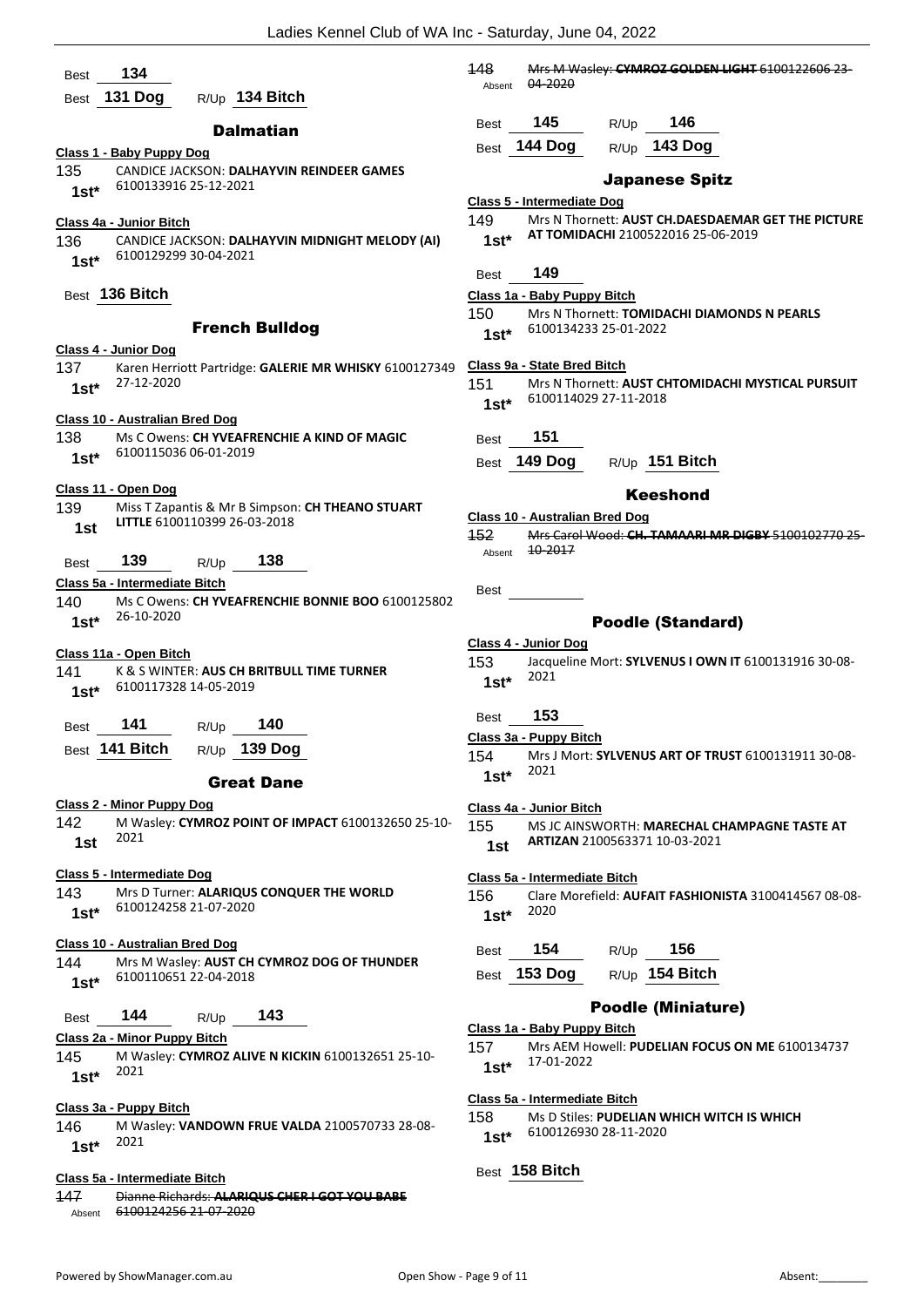### Poodle (Toy)

### **Class 3a - Puppy Bitch**

- 159 Karlyermai Kennels: **SCHAU PERZIAN PRINCEZZ AT**
- **KARLYERMAI** 2100567049 08-06-2021 **1st\***

### **Class 4a - Junior Bitch**

- 160 Linda Nicholls: **CH TRAILEE MISS HIGH SOCIETY** 6100129102 19-04-2021 **1st\***
- 161 Raylene Watson: **TOYDIOR STARANISE** 2100568028 09-05- <sup>2021</sup> **2nd**
- Best **160 Bitch** R/Up **161 Bitch**

### Xoloitzcuintle Miniature

**Class 2a - Minor Puppy Bitch**

162 J Z DINIS: **WAZZAT REVA** 6100132591 30-10-2021

**1st\***

Best **162 Bitch**

### Xoloitzcuintle Intermediate

### **Class 5 - Intermediate Dog**

163 Mrs.J.Dinis: **WAZZAT PANCHO PROSPERO** 6100125879 07- 1st\* 11-2020

Best **163 Dog**

# Group 7 - Specials

| Best<br>Pts: 0           | 129 | <b>British Bulldog</b><br>Kelly Hamilton: CELTICPRYDE ROBERT THE BRUCE      |
|--------------------------|-----|-----------------------------------------------------------------------------|
| R/Up<br>$P$ ts: $\Omega$ | 160 | Poodle (Toy)<br>Linda Nicholls: CH TRAILEE MISS HIGH SOCIETY                |
| Baby                     | 150 | <b>Japanese Spitz</b><br>Mrs N Thornett: Tomidachi Diamonds N Pearls        |
| Minor                    | 162 | <b>Xoloitzcuintle Miniature</b><br>J Z DINIS: Wazzat Reva                   |
| Puppy                    | 129 | <b>British Bulldog</b><br>Kelly Hamilton: CELTICPRYDE ROBERT THE BRUCE      |
| <b>Junior</b>            | 160 | Poodle (Toy)<br>Linda Nicholls: CH TRAILEE MISS HIGH SOCIETY                |
| <b>Inter</b>             | 131 | <b>Chow Chow</b><br>Mrs J A Williams: Senge Pawprints Of A Lion To Bluelord |
| <b>State Br</b>          | 151 | <b>Japanese Spitz</b><br>Mrs N Thornett: Aust ChTomidachi Mystical Pursuit  |
| Aus Br                   | 144 | <b>Great Dane</b><br>Mrs M Wasley: Aust Ch CYMROZ DOG OF THUNDER            |
| Open                     | 141 | <b>French Bulldog</b><br>K & S WINTER: Aus Ch BRITBULL TIME TURNER          |
| Finish                   |     | Absent<br>3                                                                 |